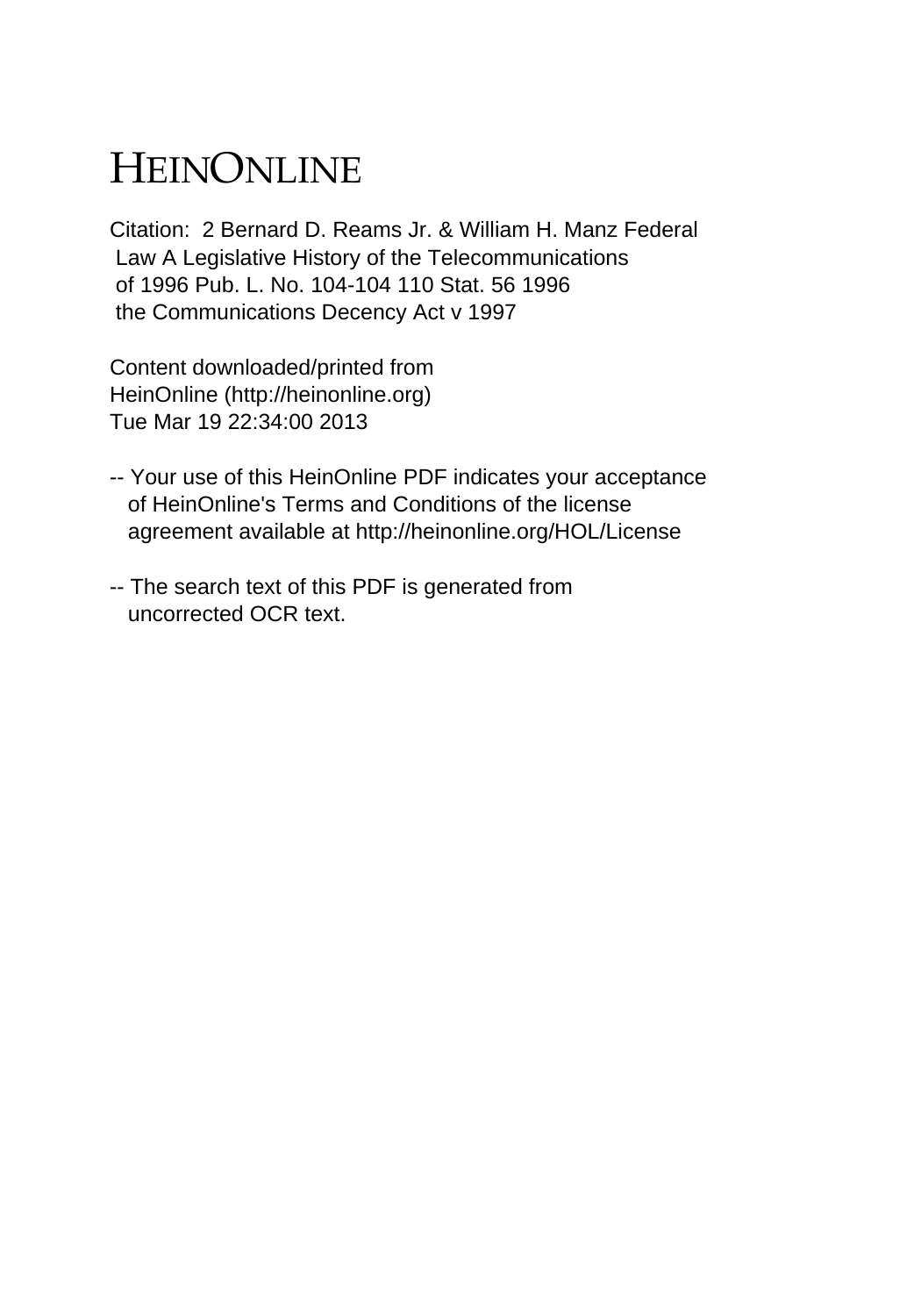## **INTRODUCTION**

## **AN OVERVIEW OF THE TELECOMMUNICATIONS ACT OF 1996**

The "Telecommunications Act of 1996," signed into law on February 8, 1996, opens up competition between local telephone companies, long-distance providers, and cable companies; expands the reach of advanced telecommunications services to schools, libraries, and hospitals; and requires the use of the new V-chip technology to enable families to exercise greater control over the television programming that comes into their homes. This Act lays the foundation for the investment and development that will ultimately create a national information superhighway to serve both the private sector and the public interest.

President Clinton noted that the Act will continue the efforts of his administration in ensuring that the American public has access to many different sources of news and information in their communities. The Act increases, from 25 to **35** percent, the cap on the national audience that television stations owned by one person or entity can reach. This cap will prevent a single broadcast group owner from dominating the national media market.

Rates for cable programming services and equipment used solely to receive such services will, in general, be deregulated in about three years. Cable rates will be deregulated more quickly in communities where a phone company offers programming to a comparable number of households, providing effective competition to the cable operator. In such circumstances, consumers will be protected from price hikes because the cable system faces real competition.

This Act also makes it possible for the regional Bell companies to offer long-distance service, provided that, in the judgment of the Federal Communications Commission (FCC), they have opened up their local networks to competitors such as long-distance companies, cable operators, and others. In order to protect the public, the FCC must evaluate any application for entry into the long-distance business in light of its public interest test, which gives the FCC discretion to consider a broad range of issues, such as the adequacy of interconnection arrangements to permit vigorous competition. Furthermore, in deciding whether to grant the application of a regional Bell company to offer long-distance service, the FCC must accord "substantial